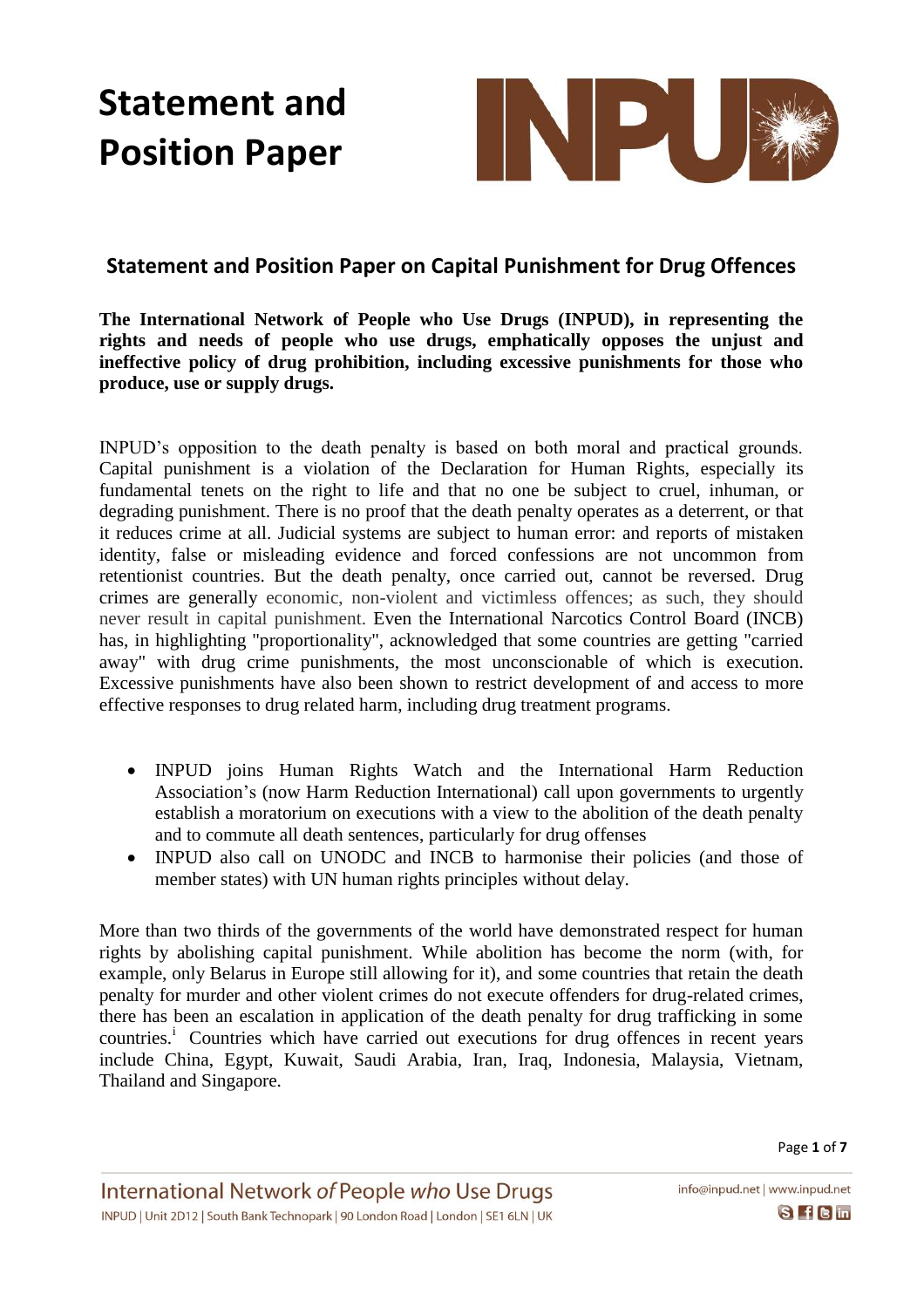

**In China and Indonesia, June 26 (International Day against Drug Abuse and Illicit Trafficking) has been used to carry out drug executions.**

**Message on the International Day against Drug Abuse and Illicit Trafficking, 26 June 2008 from UN Secretary General Ban Ki-Moon who reminded all UN member states of their responsibility to:**

**"respect the rights of prisoners who are drug dependant or are in custody for drugrelated crimes, especially their rights to life and a fair trial".** 

This paper sets out the rationale for ending capital punishment, particularly as applied to drug related offenses.

**Drug offences are not classifiable as "most serious crimes".** Countries applying the death sentence to drug offences often revert to moralising language about drugs causing "misery among the youth" and such like, however, it is prohibition and the resulting unregulated market, rather than the drugs themselves that cause the majority of drug related harm. In response to prohibition, the illicit drug market operates very much according to laws of demand-supply. Drug supply is a consensual process with the purchaser wanting a successful transaction at least as much as the seller<sup>ii</sup>. Those who supply are not murdering or harming anyone. As a global network of people who use drugs, INPUD is aware that any drug may carry some potential for some harm, but today most harm results from the illegal context of drug use. For example, where people die from unintentional overdose, much responsibility lies with the fact that the market (and therefore the dose size and purity) is not regulated, so the user is unaware of the potency of the dose. INPUD membership can also attest that most drug users do not die or suffer misery when they take a dose of their preferred drug. It is simply dishonest drug war propaganda to suggest that the supply of drugs is intended to have a deadly result.

UN human rights mechanisms have concluded that drug offences cannot be categorized as "a most serious crime" and should not be dealt with by capital punishment. Drug related crimes are generally economic, non-violent and victimless offences.

Although capital punishment is not explicitly overruled under international law, its application is restricted. Article 6(2) of the International Covenant on Civil and Political Rights states: "*In countries which have not abolished the death penalty, sentence of death may be imposed only for the most serious crimes … This penalty can only be carried out pursuant to a final judgment rendered by a competent court*".<sup>iii</sup> The UN Human Rights Committee agrees that the death penalty should only be considered in cases where the crime is intentional and results in lethal or extremely grave consequences.<sup>iv</sup> "*The imposition of the death penalty on drug offenders amounts to a violation of the right to life, discriminatory treatment and …*  also their right to human dignity". <sup>V</sup> The clear majority of States Members of the United

Page **2** of **7**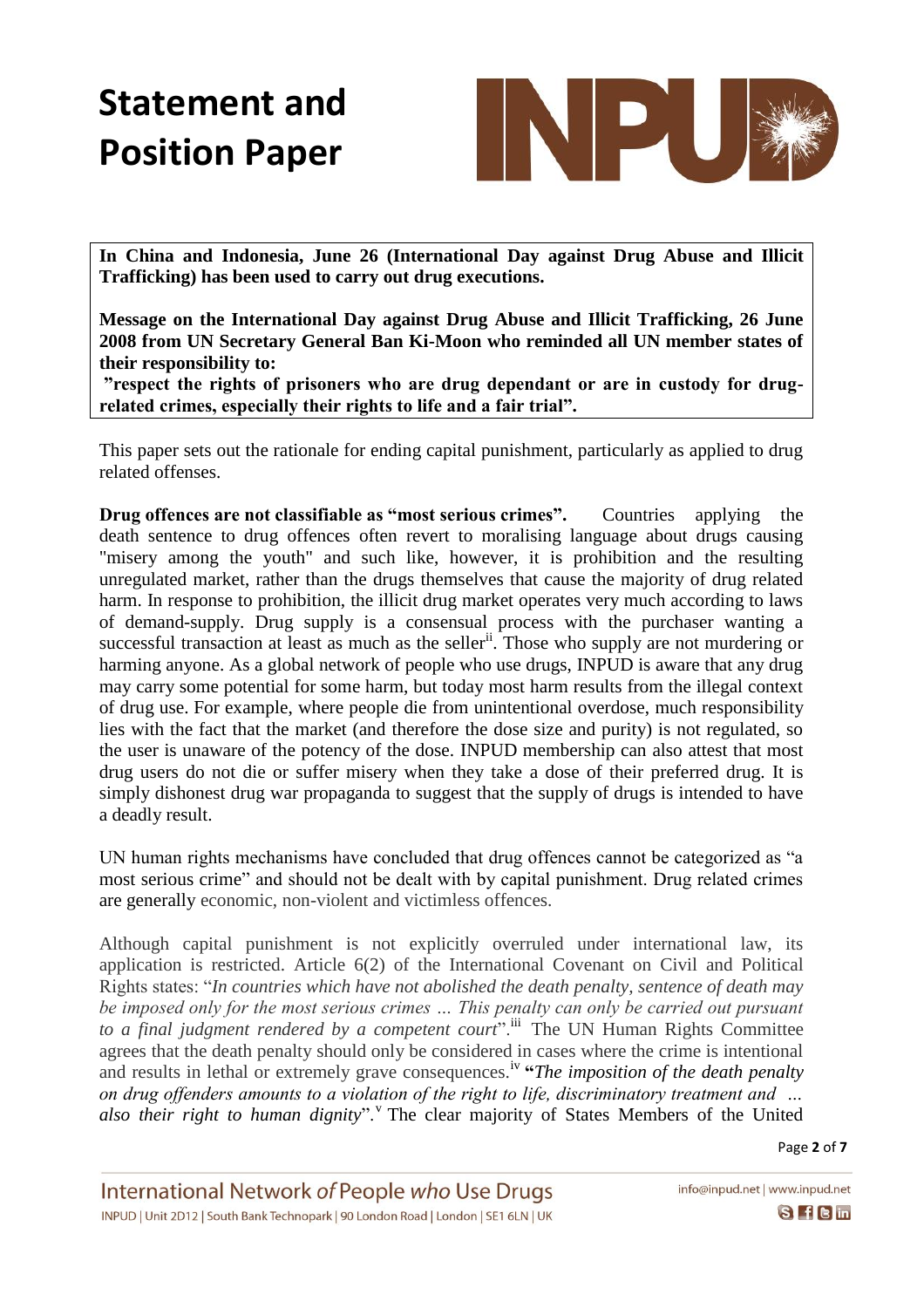

Nations today consider that the death penalty violates the right to not be subjected to cruel, inhuman or degrading punishment,  $\vec{v}$  and that; "States should refrain from using capital punishment in relation to drug-related offences."<sup>vii</sup>

#### **Brutalisation/torture.**

"*One of the factors that makes life bearable is the uncertainty of the hour of our deaths*" viii

The death penalty means scheduled killing of a prisoner by the state. Condemned to death, the defenseless prisoner must suffer uniquely cruel and degrading psychological and physical distress. The cruelty is not confined to the condemned prisoner alone; terrible hardship, anguish and grief are also borne by the families and loved ones of those on death row.

**Deterrent effect?** There is no proof that the death penalty has any special capacity to reduce crime. However, evidence does indicate that increasing severity of punishment reaches a point beyond which the punishment becomes excessive with no evident impact on the crime rate. Research conducted to determine correlations between the death penalty and crime rates for the United Nations concluded: ". . .it is not prudent to accept the hypothesis that capital punishment deters murder to a marginally greater extent than does the threat and application of the supposedly lesser punishment of life imprisonment."ix

An offender does not commit a crime unless they think they will succeed. Deterrent effect corresponds closely with perceived likelihood of being caught rather than with the degree of severity of the punishment.

Singapore, frequently applying capital punishment for drug offences, has the highest per capita death penalty rate in the world<sup>x</sup>, which highlights the failure of the death penalty as a deterrent to drug crime. Persons caught with half an ounce of heroin, 1 ounce of morphine or cocaine, or 17 ounces of marijuana face a mandatory death penalty. 400 people were executed for drug trafficking in Singapore between 1991 and 2004.  $\frac{x}{x}$  Yet the Singapore Central Narcotics Bureau (CNB) arrested 1,079 heroin users in 2009 – a 22 per cent jump from 2008, and heroin use in Singapore continues to rise for the fourth year running.<sup>xii</sup>

**Does the state have the right?** It is difficult to see how any government can justify use of capital punishment. The death penalty violates the right to life as set out in the Universal Declaration of Human Rights.

The death penalty is planned killing of a human being by the state. The Universal Declaration for Human Rights states: "No one shall be subjected to torture or to cruel, inhuman or degrading treatment or punishment".<sup>xiii</sup> The Declaration sets boundaries around what a state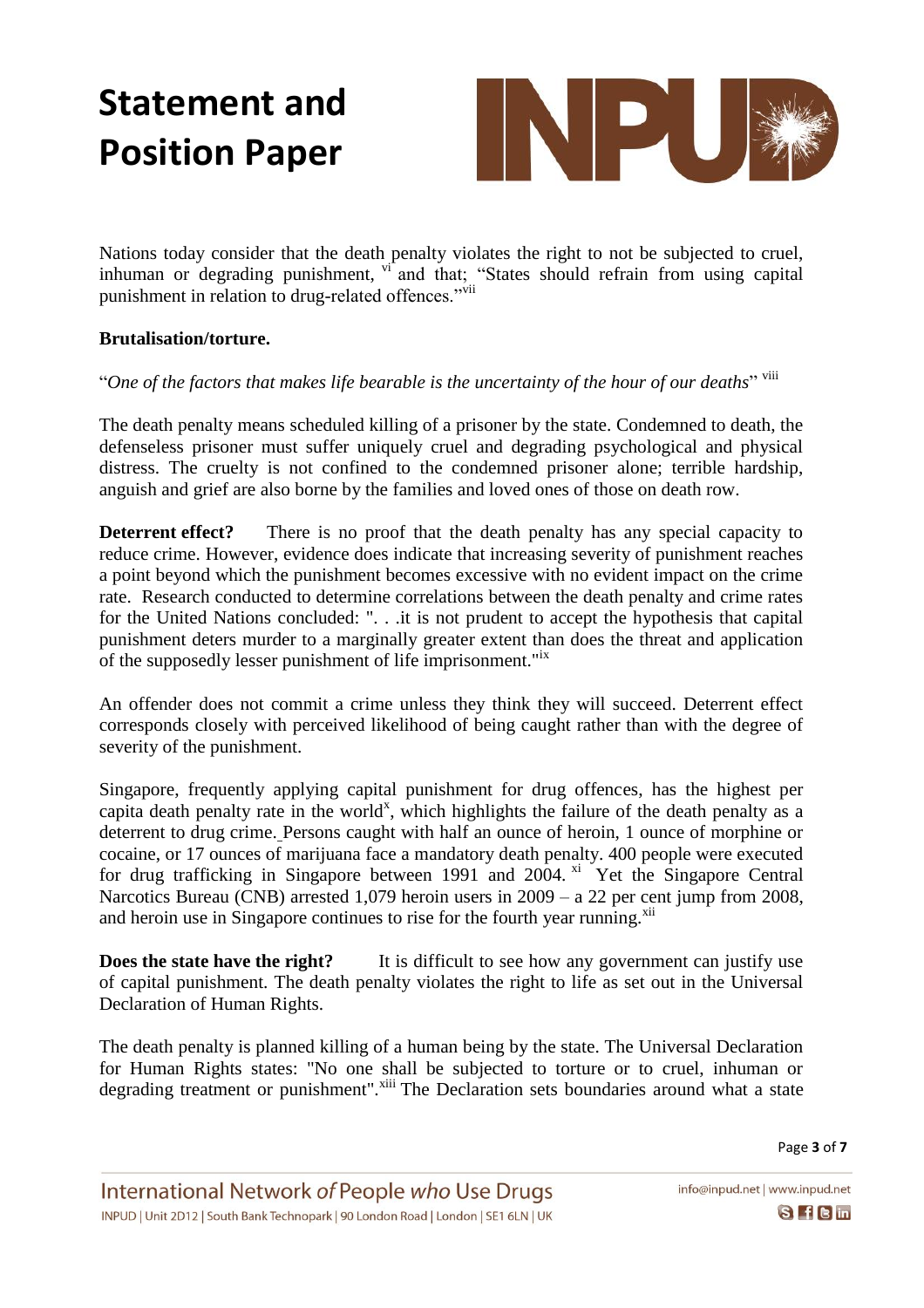

may do to its people. The rights described are not privileges to be bestowed or withdrawn and are designed to protect all people.

**Irrevocable** All judicial systems are subject to error, but only the death sentence, once carried out, cannot be repealed. There have been cases where, after a person has been executed, new evidence has emerged proving the innocence or reduced culpability of the executed person. Persistence with use of capital punishment cheapens the value of human life and can be seen as an extreme abuse of the power of the state.

**Unevenly applied** The types of drug offences which carry a sentence of death are wide ranging with peculiar variations between countries. For example, the threshold for a capital drug offence among retentionist countries ranged from the possession of 2g to the possession of 25kg of heroin.<sup>xiv</sup> Penalties for similar offences are severe in some places, but lenient in others. Some States target major drug traffickers and dismantle their networks, while others deal only with small cases. People who divert internationally controlled substances to illicit markets may avoid sanctions in one place but go to prison and lose their business in another. xv

Many retentionist countries applying capital punishment to drug trafficking offences do not have fair trials, with legal systems characterised by a lack of transparency.<sup>xvi</sup> Mandatory death sentences violate international standards on fair trials. For example, Singapore, Malaysia, Vietnam and China continue to hand down death sentences to individuals alleged to be drug traffickers after trials that presume guilt, and in which death sentences are mandatory. <sup>xvii xviii</sup> It is also important to note that, whereever it is applied, the death penalty is used disproportionately against the poor, the powerless, and the marginalised.  $\frac{X}{X}$ 

**Even the INCB urges member states to apply proportionality.** The INCB made "the principle of proportionality and drug-related offences" the central theme for their 2007 Annual Report. It states that the international drug control conventions set minimum standards only, and that "*If those standards are met and not undermined, each State has discretion to transpose the provisions of the conventions into domestic law and practice in line with its own legal system and principles*". <sup>xx</sup>

The document stresses that transposing the international drug control conventions into domestic law is subject to the internationally recognized principle of proportionality. The principle " … *permits punishment as an acceptable response to crime, provided that it is not disproportionate to the seriousness of the crime. International and regional human rights instruments and crime prevention and criminal justice instruments often develop or set the*  standards". <sup>xxi</sup>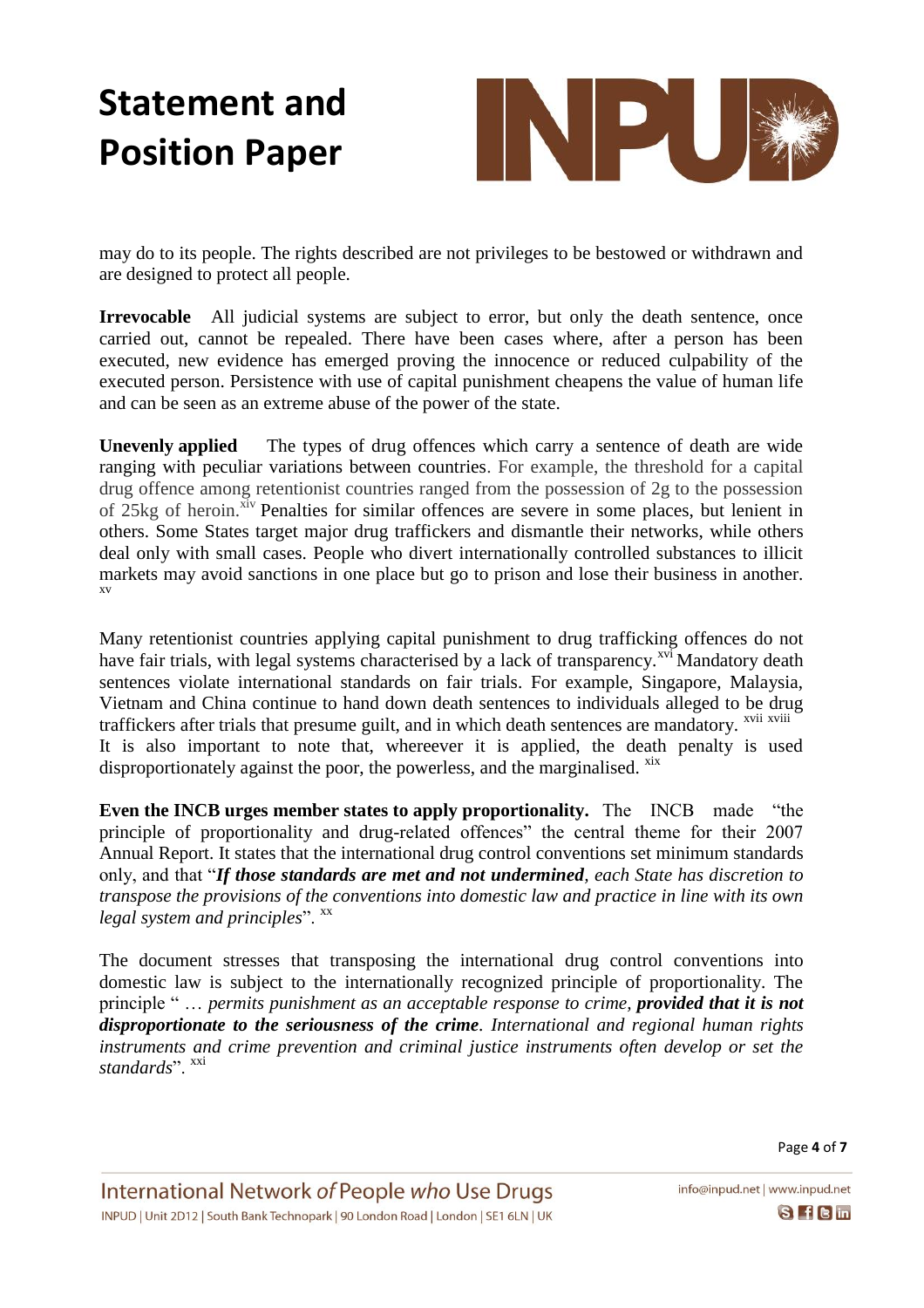

The INCB even provide a check list for governments to use in deciding whether their penalties for drug offences abide with the principle of proportionality:

"Whether or not a State's response to drug-related offences is proportionate depends in turn on how its legislative, judicial and executive arms of government respond in both law and practice. For example:

*(a) Is the particular response necessary?*

*(b) To what extent can the response result in the achievement of the desired objectives?*

*(c) Does the response legitimately go beyond what is needed?*

*(d) Does the response comply with internationally accepted norms concerning the rule of law?*

If the answer to the above questions is no, justice may not be done, making the response to the offending manifestly disproportionate". xxii Clearly, governments applying capital punishment to drug offences would have to reply "no" to each of the checklist questions and are therefore not meeting the principle of proportionality, not meeting the conventions standards and are undermining the rule of law.

Without prescribing appropriate penalties for drug offenses, the INCB do list an example range of punishments for serious drug offences, which does not include capital punishment: " … *imprisonment, other forms of deprivation of liberty, pecuniary sanctions and confiscation".*<sup>xxiii</sup>

INPUD find this strangely indirect approach by the INCB towards discouraging excessive punishment for drug offenses (by which they must be referring especially to executions) inadequate. Retentionist countries count on the ambiguous wording of the UN drug conventions, the overly-zealous supply reduction activities by the UNODC (and other internationally active drug war agencies such as the DEA), and the legitimacy offered by the company of other retentionist governments in continuing to execute drug offenders. The onus is squarely on the INCB and UNODC to urgently harmonise their policies (and those of member states) with UN human rights principles.

INPUD, June 2012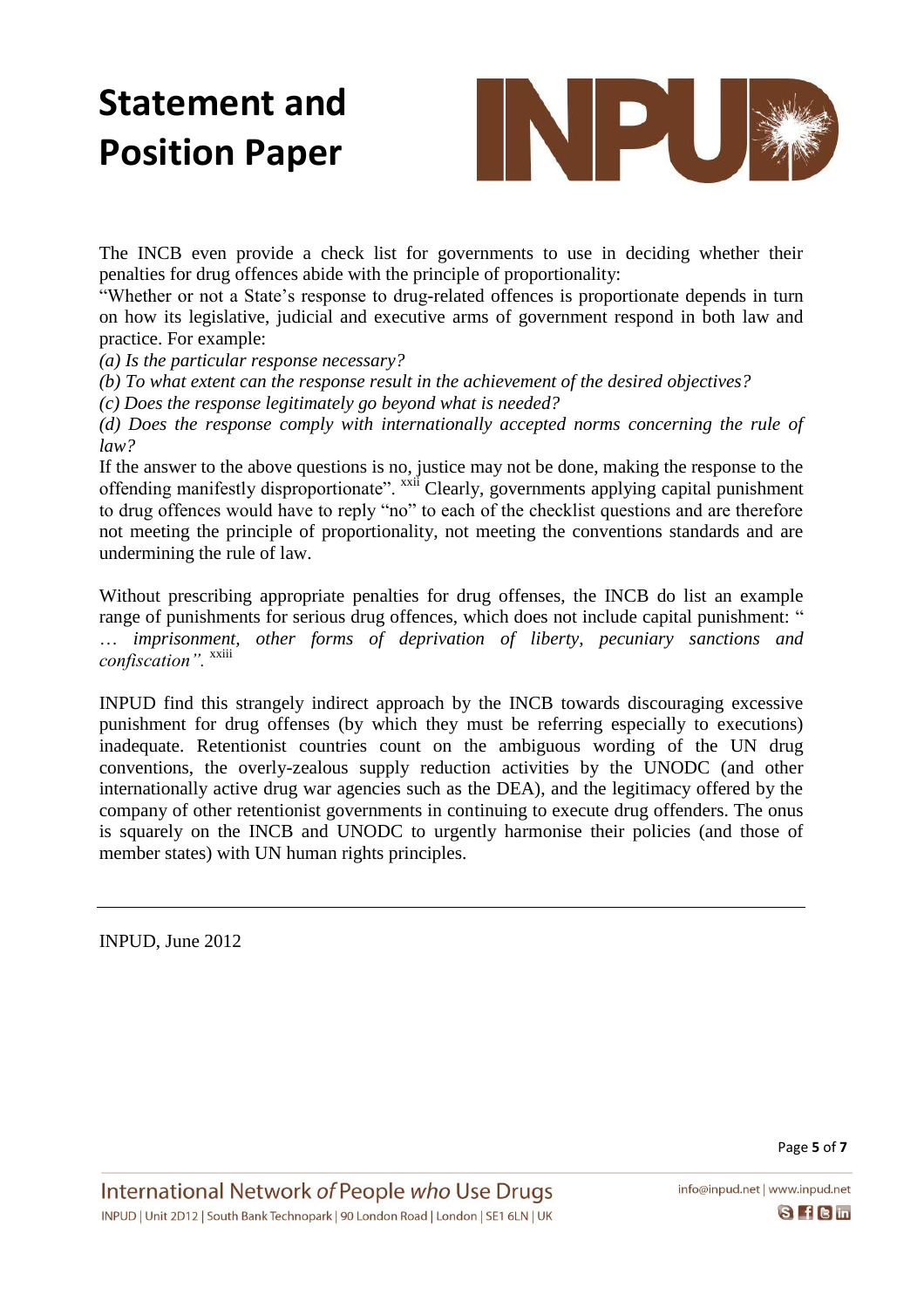

 $\overline{a}$ <sup>i</sup> To name them, the countries currently holding statutory provisions for the death penalty for drug-related offences are[: Afghanistan,](http://en.wikipedia.org/wiki/Afghanistan) [Bangladesh,](http://en.wikipedia.org/wiki/Bangladesh) [Brunei,](http://en.wikipedia.org/wiki/Brunei) [Peoples Republic of China,](http://en.wikipedia.org/wiki/Peoples_Republic_of_China) [Egypt,](http://en.wikipedia.org/wiki/Egypt) [India,](http://en.wikipedia.org/wiki/India) [Indonesia,](http://en.wikipedia.org/wiki/Indonesia) [Iran,](http://en.wikipedia.org/wiki/Iran) [Iraq,](http://en.wikipedia.org/wiki/Iraq) [Kuwait,](http://en.wikipedia.org/wiki/Kuwait) [Laos,](http://en.wikipedia.org/wiki/Laos) [Malaysia,](http://en.wikipedia.org/wiki/Malaysia) [Oman,](http://en.wikipedia.org/wiki/Oman) [Pakistan,](http://en.wikipedia.org/wiki/Pakistan) [Saudi Arabia,](http://en.wikipedia.org/wiki/Saudi_Arabia) [Singapore,](http://en.wikipedia.org/wiki/Singapore) [Thailand,](http://en.wikipedia.org/wiki/Thailand) [United States,](http://en.wikipedia.org/wiki/United_States) [Vietnam](http://en.wikipedia.org/wiki/Vietnam) and [Zimbabwe.](http://en.wikipedia.org/wiki/Zimbabwe) However, among these, certain countries have not carried out the death penalty for capital punishment for some years, or have a formal moratorium in place. These include Laos, India and Brunei. In terms of sheer numbers (of recorded executions) China applies the death penalty more than any other country.

ii Maher L, Dixon D. *The cost of crackdowns: Policing Cabramatta's heroin market.* Current Issues in Criminal Justice,13(1). 2001.

iii *International Covenant on Civil and Political Rights*. Entry into force 23 March 1976, in accordance with Article 49. <http://www2.ohchr.org/english/law/ccpr.htm>

<sup>iv</sup> Lines R. The Death Penalty for Drug Offences: A Violation of International Human Rights Law. International Harm Reduction Association. 2007

<sup>v</sup> Nowak M. Promotion and Protection of All Human Rights, Civil, Political, Economic, Social and Cultural Rights Including the Right to Development. Report of the Special Rapporteur on torture and other cruel, inhuman or degrading treatment or punishment. Human Rights Council. Seventh session Agenda item 3. 2008

vi Nowak M. Promotion and Protection of All Human Rights, Civil, Political, Economic, Social and Cultural Rights Including the Right to Development. Report of the Special Rapporteur on torture and other cruel, inhuman or degrading treatment or punishment. Human Rights Council. Seventh session Agenda item 3. 2008

vii Nowak M. *Promotion and Protection of All Human Rights, Civil, Political, Economic, Social and Cultural Rights Including the Right to Development. Report of the Special Rapporteur on torture and other cruel, inhuman or degrading treatment or punishment*. Human Rights Council. Seventh session Agenda item 3. 2008

viii Jones B. *A Thinking Reed*. Allem and Urwin. Australia. 2006

ix Hood R, *The Death Penalty: A World-wide Perspective,* Oxford, Clarendon Press, third edition, 2002, <sup>x</sup> Lines R. The Death Penalty for Drug Offences: A Violation of International Human Rights Law. International Harm Reduction Association. 2007

xi *Asia: it's time to end executions.* World Coalition Against the Death Penalty. [http://asiapacific.amnesty.org/apro/aproweb.nsf/pages/adpan\\_WCADP\\_press.](http://asiapacific.amnesty.org/apro/aproweb.nsf/pages/adpan_WCADP_press)

xii Lim J. *Heroin abuse on the rise.*

http://www.straitstimes.com/BreakingNews/Singapore/Story/STIStory 485895.html. Feb 3, 2010.

xiii The Universal declaration of Human Rights, article 5. http://www.un.org/en/documents/udhr/ xiv Lines R. *The Death Penalty for Drug Offences: A Violation of International Human Rights Law*. International Harm Reduction Association. 2007

xv *The principle of proportionality and drug-related offences.* Annual Report. INCB/2007 (see: [http://www.incb.org/pdf/annual-report/2007/en/chapter-01.pdf\)](http://www.incb.org/pdf/annual-report/2007/en/chapter-01.pdf)

xvi *Asia: it's time to end executions.* World Coalition Against the Death Penalty. [http://asiapacific.amnesty.org/apro/aproweb.nsf/pages/adpan\\_WCADP\\_press.](http://asiapacific.amnesty.org/apro/aproweb.nsf/pages/adpan_WCADP_press)

info@inpud.net | www.inpud.net